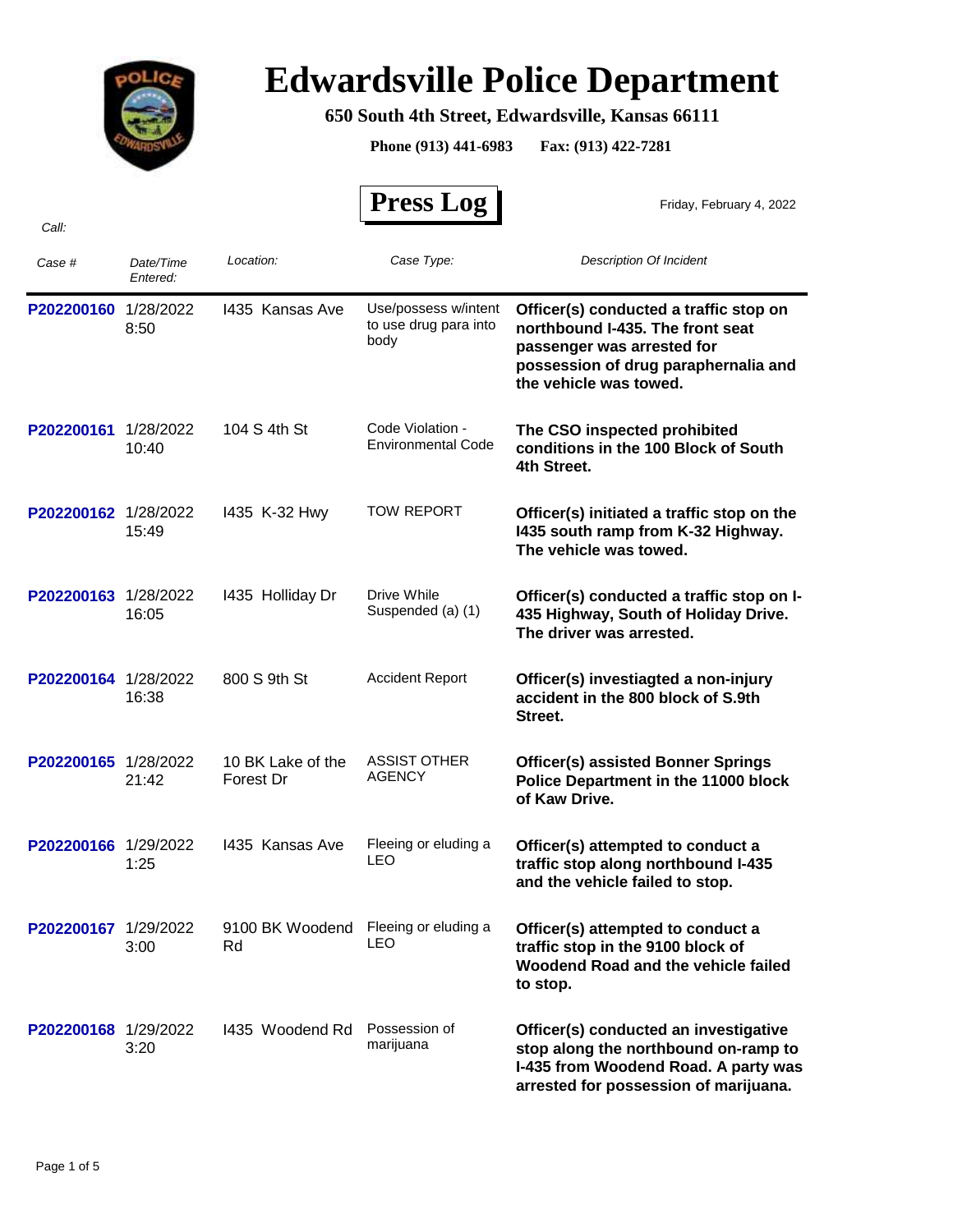**Press Log** 

Friday, February 4, 2022

| Case #               | Date/Time<br>Entered: | Location:             | Case Type:                                   | <b>Description Of Incident</b>                                                                                                                             |
|----------------------|-----------------------|-----------------------|----------------------------------------------|------------------------------------------------------------------------------------------------------------------------------------------------------------|
| P202200169           | 1/29/2022<br>3:32     | 10116 Steele Rd       | <b>UNATTENDED</b><br><b>DEATH</b>            | Officer(s) were dispatched the to<br>10100 block of Steele Road to<br>investigate an unattended death.                                                     |
| P202200170           | 1/29/2022<br>23:20    | 13100 State Ave       | <b>Warrant Arrest</b>                        | Officer(s) were dispatched to the<br>13100 block of State Avenue to serve<br>an Edwardsville Municipal warrant.                                            |
| P202200171           | 1/30/2022<br>2:19     | 9100 BK Woodend<br>Rd | DUI; Alcohol or drugs;<br>Unk sev            | Officer(s) conducted a traffic stop in<br>the 9000 block of Woodend Road. The<br>driver was taken into custody for DUI.                                    |
| P202200173           | 1/30/2022<br>12:10    | 9700 BK K-32 Hwy      | <b>Warrant Arrest</b>                        | Officer(s) initiated a traffic stop in the<br>9700 block of K-32 Highway. The<br>driver was arrested for an outside<br>agency warrant.                     |
| P202200174 1/30/2022 | 15:09                 | 8900 BK K-32 Hwy      | Poss of stolen<br>property                   | Officer(s) initiated a traffic stop in the<br>8900 block of K-32 Highway. The<br>driver and passenger were arrested for<br>possession of a stolen firearm. |
| P202200175           | 1/30/2022<br>21:13    | K7 I-70               | <b>Warrant Arrest</b>                        | Officer(s) served an Edwardsville<br><b>Municipal warrant.</b>                                                                                             |
| P202200176           | 1/31/2022<br>10:25    | 9134 Woodend          | Drive While<br>Suspended (a) (1)             | Officer(s) conducted a traffic stop in<br>the 9100 block of Woodend RD. The<br>driver was arrested.                                                        |
| P202200177           | 1/31/2022<br>9:55     | 715 N 7th St          | Code Violation -<br>Inoperable Vehicle       | The CSO inspected prohibited<br>conditions in the 700 Block of North<br>7th Street.                                                                        |
| P202200178 1/31/2022 | 10:05                 | 510 High St           | Code Violation -<br>Inoperable Vehicle       | The CSO inspected prohibited<br>conditions in the 500 Block of High<br>Street.                                                                             |
| P202200180 1/31/2022 | 10:30                 | 405 High St           | Code Violation -<br>Inoperable Vehicle       | The CSO inspected prohibited<br>conditions in the 400 Block of High<br>Street.                                                                             |
| P202200181           | 1/31/2022<br>12:35    | NBI435 Kansas<br>Ave  | Unlawful possession<br>controlled substances | Officer(s) investigated a motorist<br>assist at I-435 and Kansas Avenue. A<br>man was arrested for possessing a<br>controlled substance.                   |

*Call:*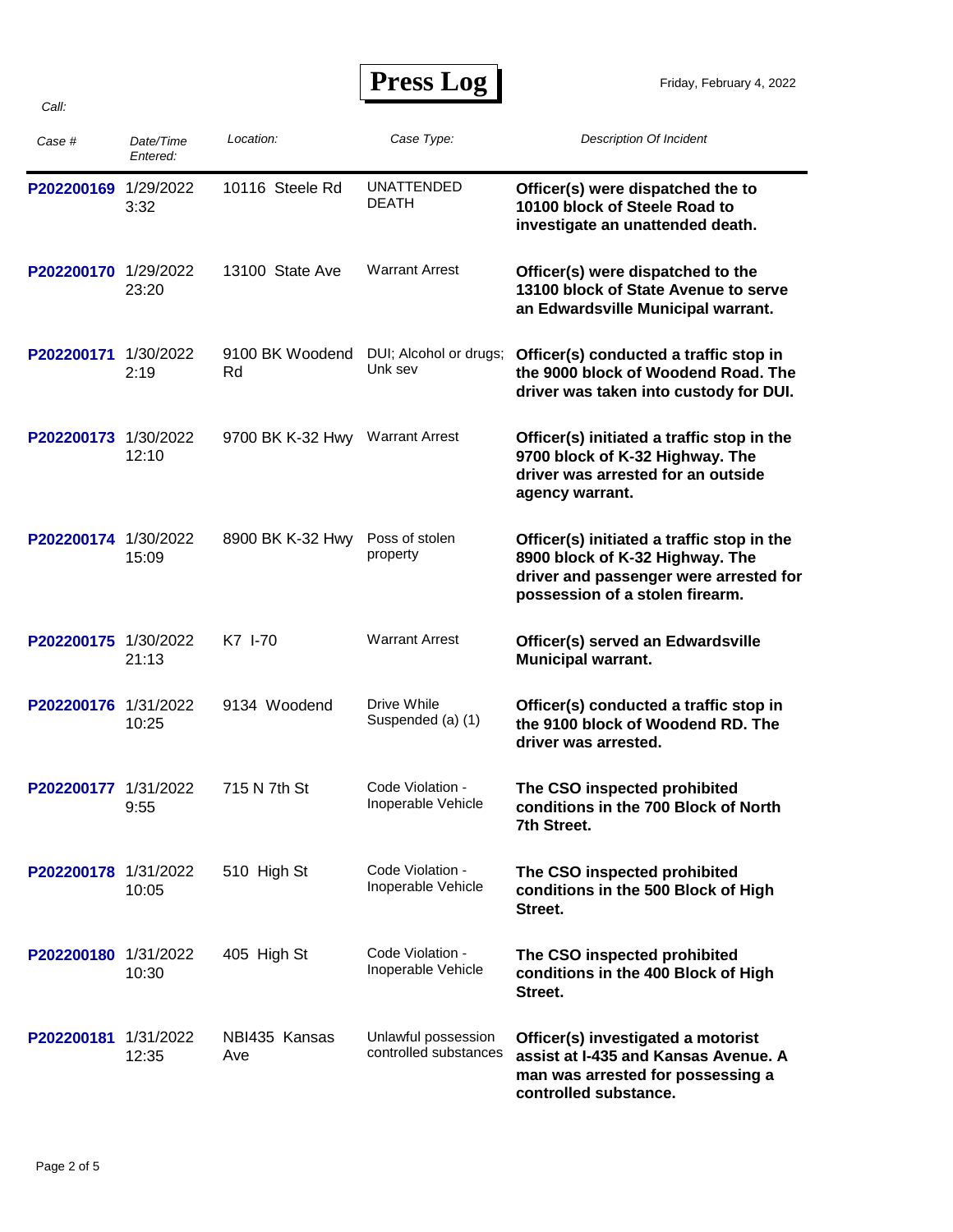*Call:*

| <b>Press Log</b> |  |
|------------------|--|
|------------------|--|

| Case #               | Date/Time<br>Entered: | Location:                   | Case Type:                                              | <b>Description Of Incident</b>                                                                                                              |
|----------------------|-----------------------|-----------------------------|---------------------------------------------------------|---------------------------------------------------------------------------------------------------------------------------------------------|
| P202200182 1/31/2022 | 12:32                 | 10800 BK K-32<br><b>Hwy</b> | Unlawful possession<br>controlled substances            | Officer(s) initiated a traffic stop in the<br>10800 block of K-32 Highway. Illegal<br>narcotics were located in the vehicle.                |
| P202200183 1/31/2022 | 15:45                 | 301 Beach St                | ANIMAL CALL (AT<br>LARGE, BITE)                         | Officer(s) impounded a dog in the 300<br><b>Block of Beach Street.</b>                                                                      |
| P202200184 1/31/2022 | 15:57                 | 9700 BK K-32 Hwy            | <b>TOW REPORT</b>                                       | Officer(s) initiated a traffic stop in the<br>9700 block of K-32 Highway. The<br>vehicle was towed.                                         |
| P202200185 1/31/2022 | 16:38                 | 1530 S 94th St              | Criminal trespass;<br>Posted, locked, fence<br>property | Officer(s) responded to the 1500 block<br>of South 94th Street for a suspicious<br>person. The suspect was trespassed<br>from the property. |
| P202200186 1/31/2022 | 23:09                 | 300BK S 4th St              | Transporting an open<br>container                       | Officer(s) conducted a traffic stop in<br>the 300 block of S. 4th Street and a<br>party was arrested for transporting an<br>open container. |
| P202200187 2/1/2022  | 5:40                  | 1000 BK Blake St            | <b>TOW REPORT</b>                                       | Officer(s) initiated a traffic stop in the<br>1000 block of Blake Street. A vehicle<br>was towed from the scene.                            |
| P202200188 1/27/2022 | 15:14                 | 432 S 102nd St              | ANIMAL CALL (AT<br>LARGE, BITE)                         | Officer(s) were dispatched to a dog<br>running at large in the 400 Block of<br>South 102nd Street.                                          |
| P202200189 2/1/2022  | 9:30                  | 100 BK 94th St              | ANIMAL CALL (AT<br>LARGE, BITE)                         | Officer(s) impounded 2 dogs in the<br>100 Block of South 94th Street.                                                                       |
| P202200190 2/1/2022  | 13:10                 | 600 S 9th St                | Flee/elude $w/5+$<br>moving violations                  | Officer(s) attempted a traffic stop in<br>the 500 block of S. 9th Street and the<br>vehicle fled.                                           |
| P202200191 2/1/2022  | 20:40                 | 10500 BK K-32<br><b>Hwy</b> | DUI; Alcohol or drugs;<br>Unk sev                       | Officer(s) conducted a traffic stop in<br>the 10500 block of K-32 Highway. The<br>driver was arrested for driving under<br>the influence.   |
| P202200192 2/2/2022  | 0:53                  | 10941 Kaw Dr                | <b>INFORMATION</b><br><b>REPORT</b>                     | Officer(s) investigated a private<br>property accident in the 10900 block of<br>Kaw Drive.                                                  |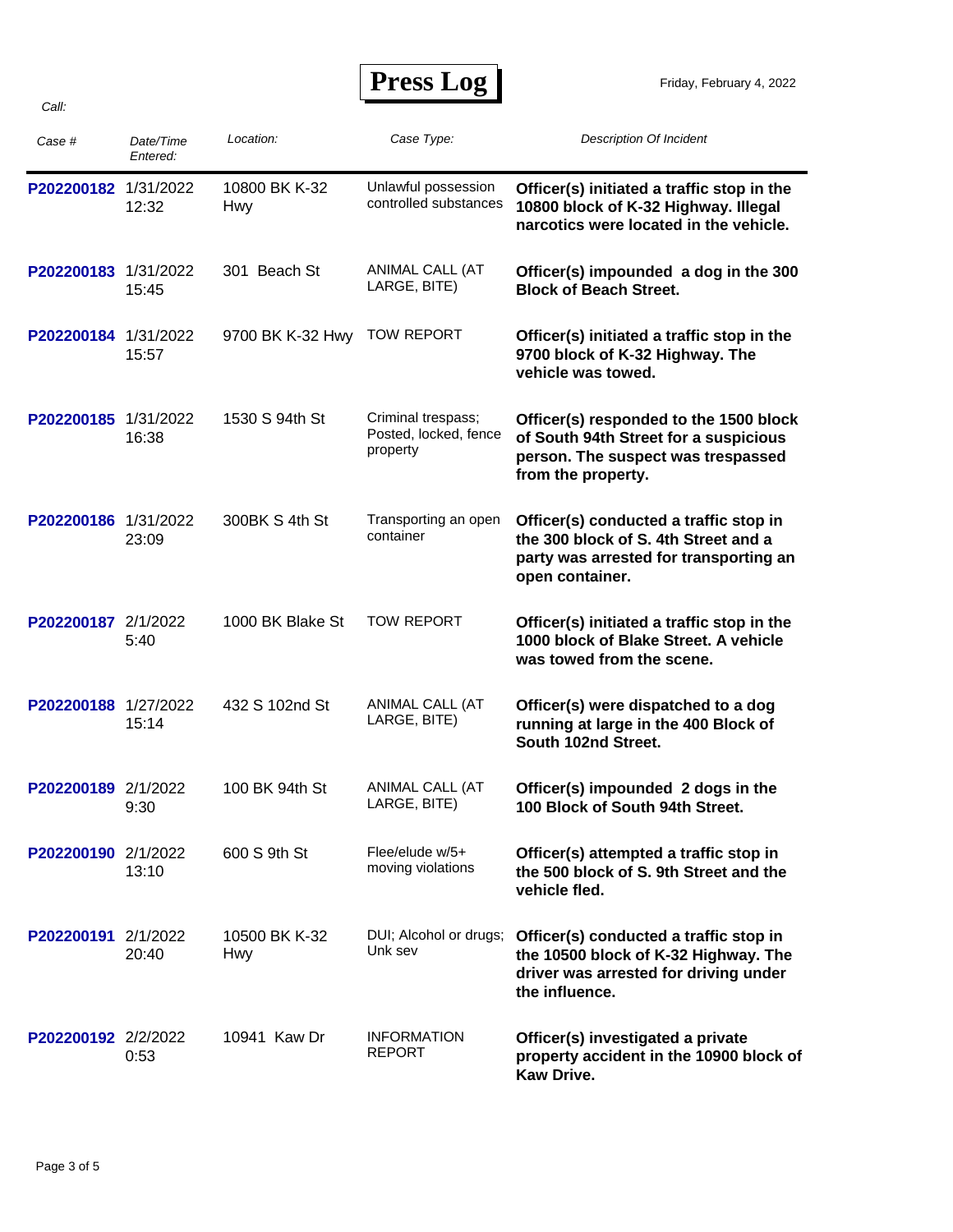| ess i<br>E L' | LO9 |
|---------------|-----|
|---------------|-----|

| Case #              | Date/Time<br>Entered: | Location:             | Case Type:                                              | <b>Description Of Incident</b>                                                                                                                                                           |
|---------------------|-----------------------|-----------------------|---------------------------------------------------------|------------------------------------------------------------------------------------------------------------------------------------------------------------------------------------------|
| P202200193 2/2/2022 | 3:09                  | 9911 Woodend          | <b>Warrant Arrest</b>                                   | Officer(s) initiated a traffic stop in the<br>9900 block of Woodend Road. The<br>driver was arrested on an Edwardsville<br>municipal warrant and a vehicle was<br>towed from the scene.  |
| P202200194 2/2/2022 | 7:25                  | 749 Blake St          | <b>UNATTENDED</b><br><b>DEATH</b>                       | Officer(s) were dispatched to the 700<br>block of Blake Street to investigate an<br>unattended death.                                                                                    |
| P202200195 2/2/2022 | 10:45                 | 67TH Clare Rd         | <b>ASSIST OTHER</b><br>AGENCY                           | <b>Officer(s) assisted the Bonner Springs</b><br>Police Department with a search for an<br>aggravated battery LEO suspect.                                                               |
| P202200197 2/2/2022 | 18:00                 | 9100 Woodend          | ACCIDENT-INJURY                                         | Officer(s) were dispatched to the 9100<br>block of Woodend Road to investigate<br>an injury accident.                                                                                    |
| P202200198 2/3/2022 | 1:23                  | 141 Blake St          | <b>TOW REPORT</b>                                       | Officer(s) towed a vehicle in the 100<br>block of Blake Street for an ordinance<br>violation.                                                                                            |
| P202200199 2/3/2022 | 2:20                  | 9000 BK Woodend<br>Rd | <b>Warrant Arrest</b>                                   | Officer(s) initiated a traffic stop in the<br>9000 block of Woodend Road. A<br>passenger was arrested on an<br>Edwardsville municipal warrant and a<br>vehicle was towed from the scene. |
| P202200200 2/3/2022 | 8:00                  | 650 S 4th St          | <b>Warrant Arrest</b>                                   | Officer(s) served an Edwardsville<br>municpal warrant.                                                                                                                                   |
| P202200201 2/3/2022 | 11:20                 | 2500 S 98th St        | <b>Accident Report</b>                                  | Officer(s) investigated a non-injury<br>accident in the 2500 block of South<br>98th Street.                                                                                              |
| P202200202 2/3/2022 | 12:15                 | 200BK S 7th St        | Burglary; Veh to<br>commit felony; theft<br>or sexually | Officer(s) responded to the station to<br>investigate an auto burglary that<br>previously occurred in the 200 block of<br>S. 7th Street.                                                 |
| P202200203 2/3/2022 | 12:15                 | 650 S 4th St          | Identity theft                                          | Officer(s) investigated the report of<br>identity theft at the station.                                                                                                                  |
| P202200204 2/3/2022 | 13:25                 | 1435 Woodend Rd       | Fleeing and Eluding                                     | Officer(s) attempted a traffic stop on I-<br>435 at Woodend Rd. The vehicle fled.                                                                                                        |